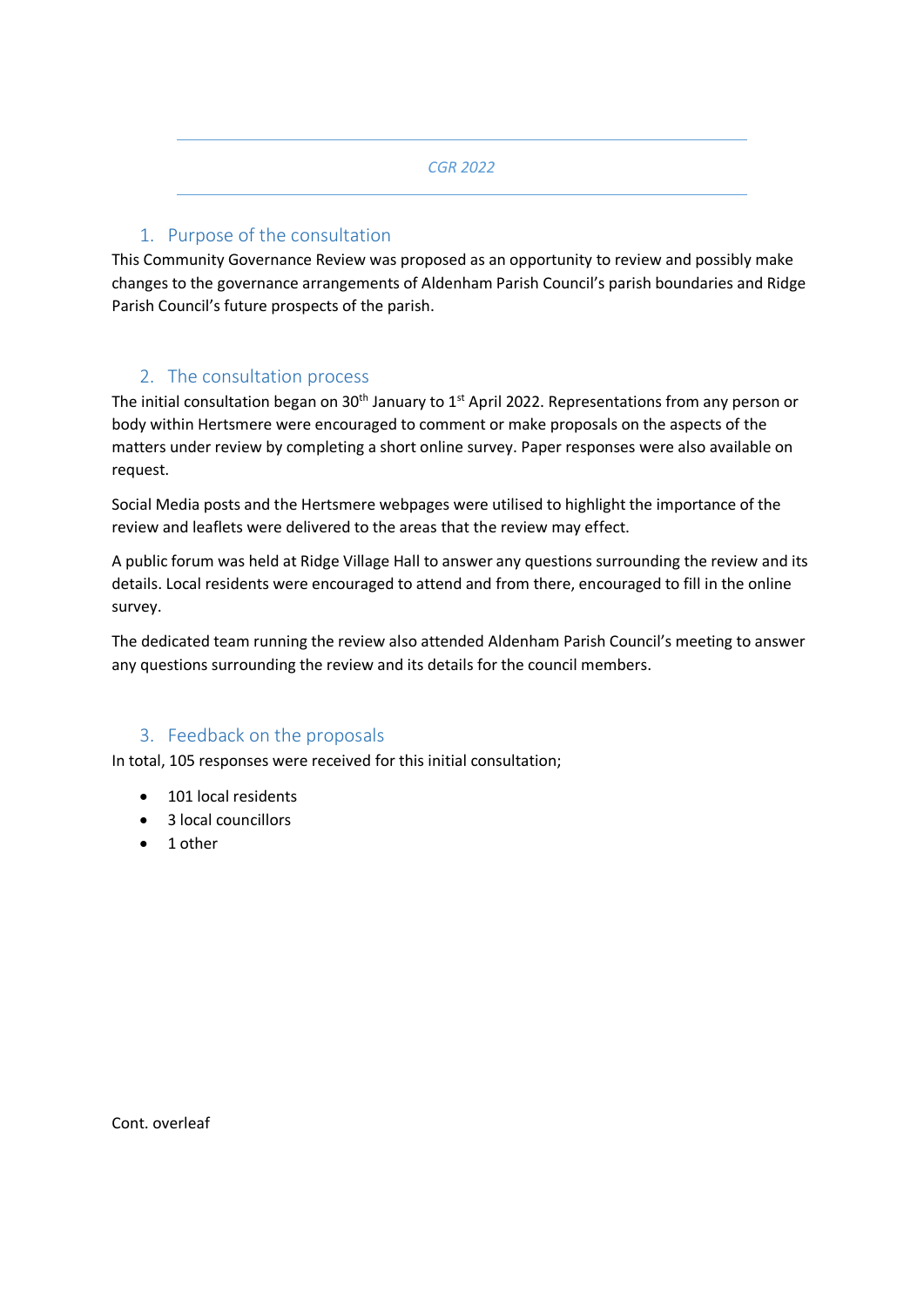





\*Aldenham Parish had a total of 26 resident responses across Aldenham West and Aldenham East combined.

\*\* Electorate figures generated and correct as of 4th May 2022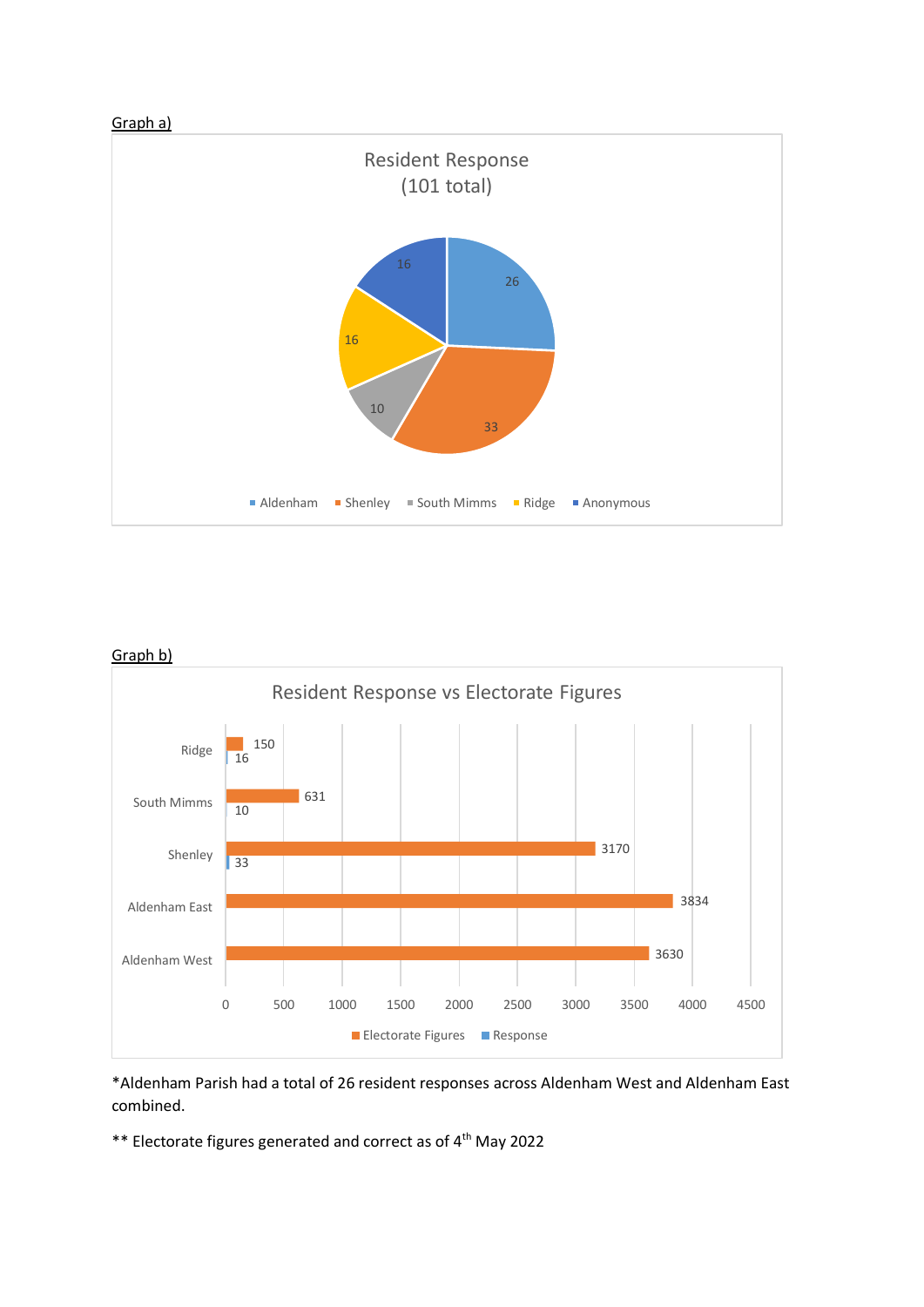# 4. Preferred Options

Residents of **Aldenham Parish**, particularly residents of polling districts EA, EE and EF, were asked their preferred option for the future of the parish boundaries. The options were:

- Option 1: Remove polling district EA from the parish and create a parish meeting
- Option 2: Leave polling district EA part of Aldenham Parish Council
- Option 3: Align the boundaries to include polling district EE and EF in the parish area



Graph c)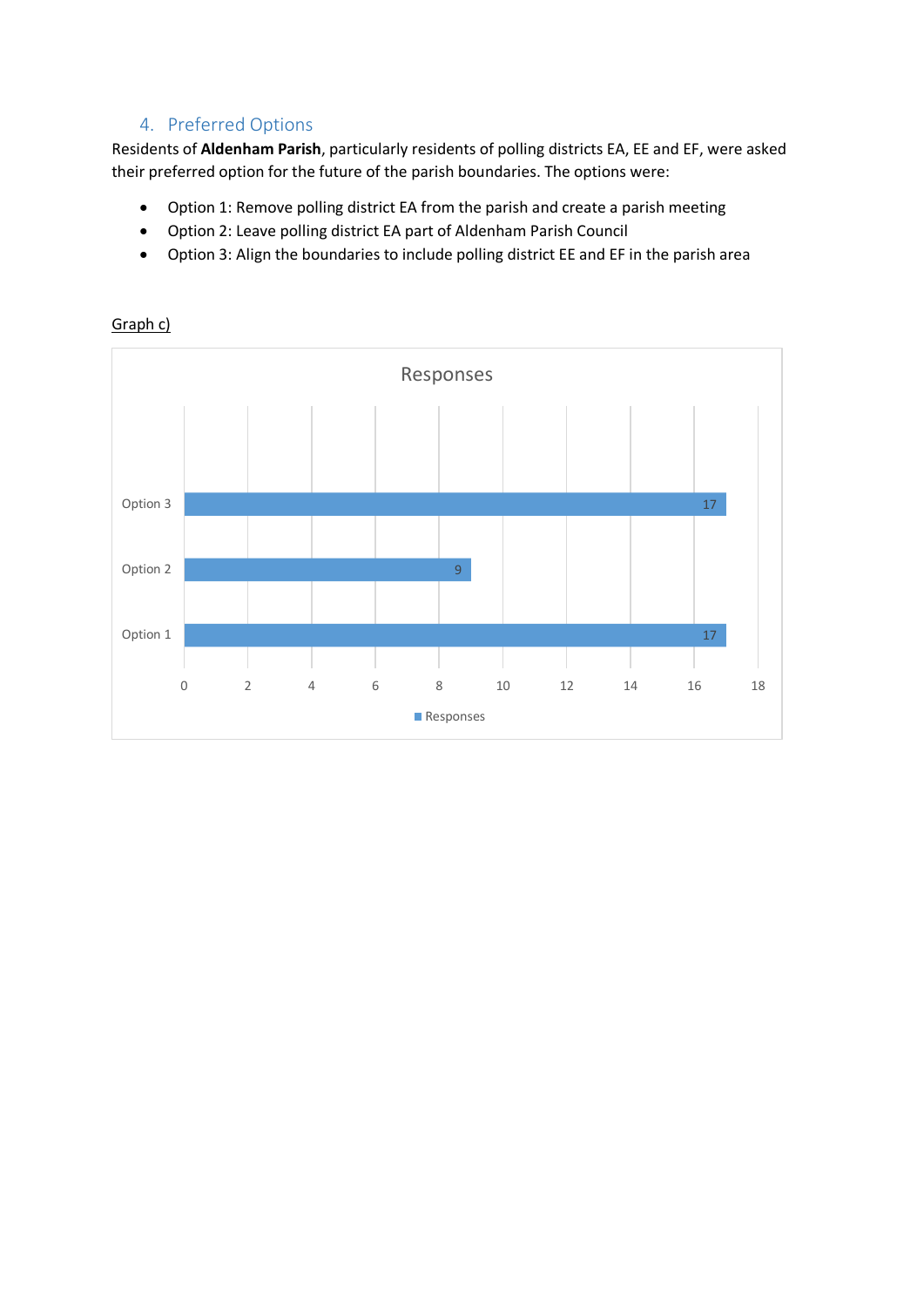Residents of **Ridge Parish** were asked their preferred option for the future of Ridge Parish Council. The options were:

- Option 1: Remove the Parish Council and replace with an annual parish meeting
- Option 2: Merge Ridge Parish with Shenley Parish
- Option 3: Merge Ridge Parish with South Mimms Parish
- Option 4: Merge Ridge Parish with Shenley Parish and South Mimms Parish

With a proposed option of:

Option 5: Reinstate Ridge Parish Council



### Graph d)

\*Participants of the consultation had the option to select a "none of the above" option which explains the difference in numbers of amount of resident's responses and the amount listed above.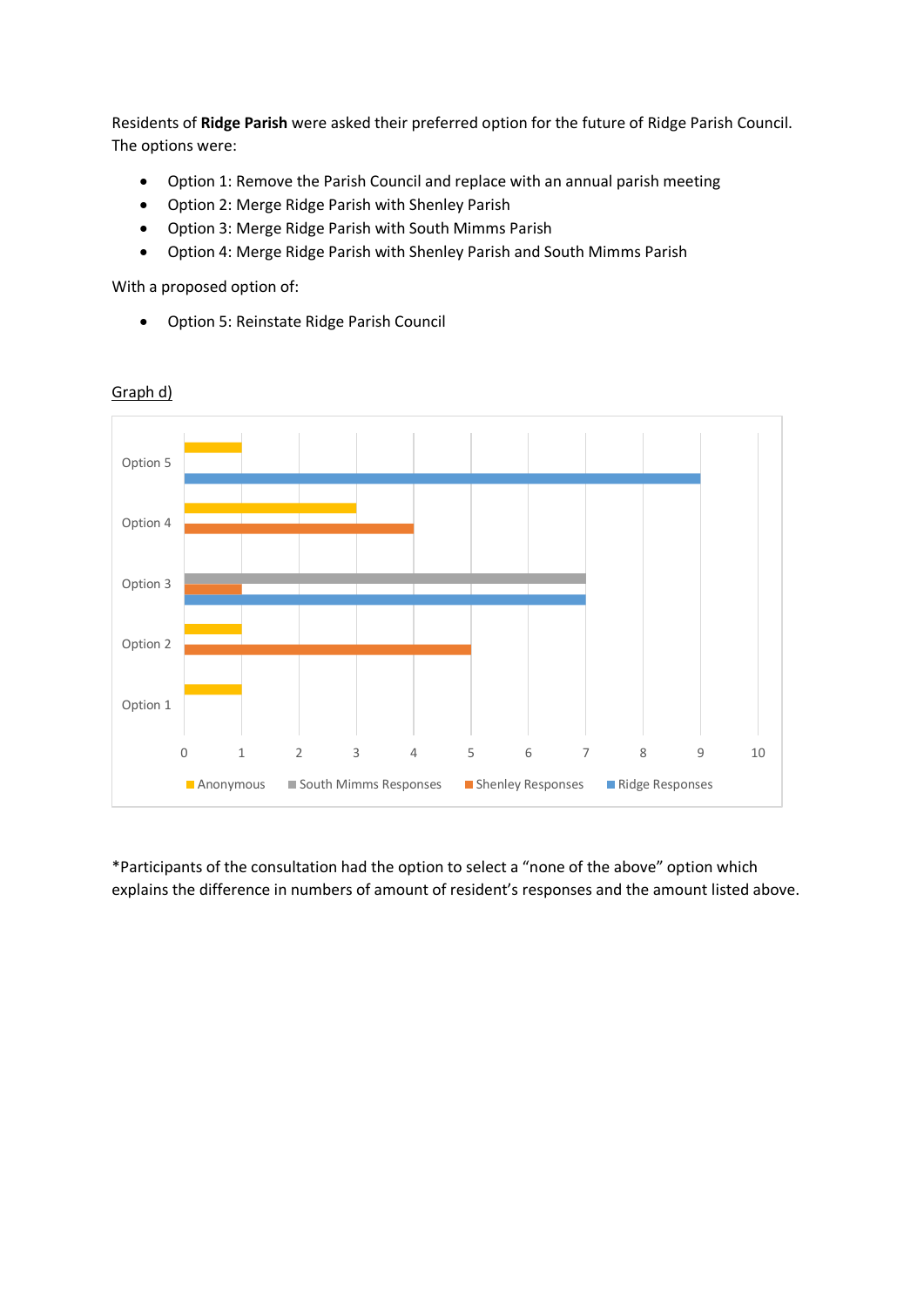# 5. Comments received

Participants of the initial consultation had availability to make comments on their responses and were as follows;

(All comments were taken directly from the survey so, no spelling or grammar errors have been amended)

### 5.1 - Responses from Aldenham Parish Residents

- a. *"I have lived in my property for 24 years which forms part of the AW discussion, I have been happy with the arrangement to date. I feel this new proposal would lead us to being eventually pushed into the Watford Borough something that I would be opposed to. We may not have direct road access to the parish but we do have and do use the walking access to the parish."*
- b. *"As a related matter, I must take this opportunity to most strongly suggest that Hertsmere Borough Council do propose transferring all of the Polling District EA The Birds estate, into Watford Borough Council area at the next LGBCE Boundary Review. It really is foolish to continue with the situation where waste collection vehicles and teams from Hertsmere are sent miles out of the borough to service just 4 roads, and yet Watford Council waste collection vehicles and teams are also in the same area collecting from The Gossamers and Ravenscroft properties."*
- c. *"Residents in EA probably do not identify with APC due to divide of M1 and it simplifies the boundary line. Regarding EE/EF, restoring APC to its original historic boundaries would give these unparished districts access to all APC services and they could benefit from CIL money. A further advantage could be on consultations and representations on planning applications and amendments to neighbourhood plan."*
- d. *"Adding EE and EF will bring Elstree Aerodrome, Slades Farm and Hilfield into APC. These employment areas need careful scrutiny by planners and I am confident APC is alert to issues that may arise. Area EA is an anomaly as it is a small area cut off from APC by the A41 and M1 so doesn't really fit"*
- e. *"The district EA does not have any links to the main Parish .Districts EE & EF have direct links to the historic parish which should be restored."*
- f. *"Half our lane is part of the APC, and half is not. This seems to make little sense, geographically. As a conservation area, it would make sense for the entire area to be kept in the same manner, by the same team. I think it would also benefit local community ethos and cohesion."*
- g. *"Being in ward EE, this would mean an additional levy on the residents of Patchetts Green. I think it's important to consult and discuss with the residents the pros and cons especially during these difficult economic times"*
- h. *"For the avoidance of doubt, please leave Hilfield Lane under the auspices of Aldenham West"*
- i. *"Those areas on the other side of the M1 should be transferred to Watford Council"*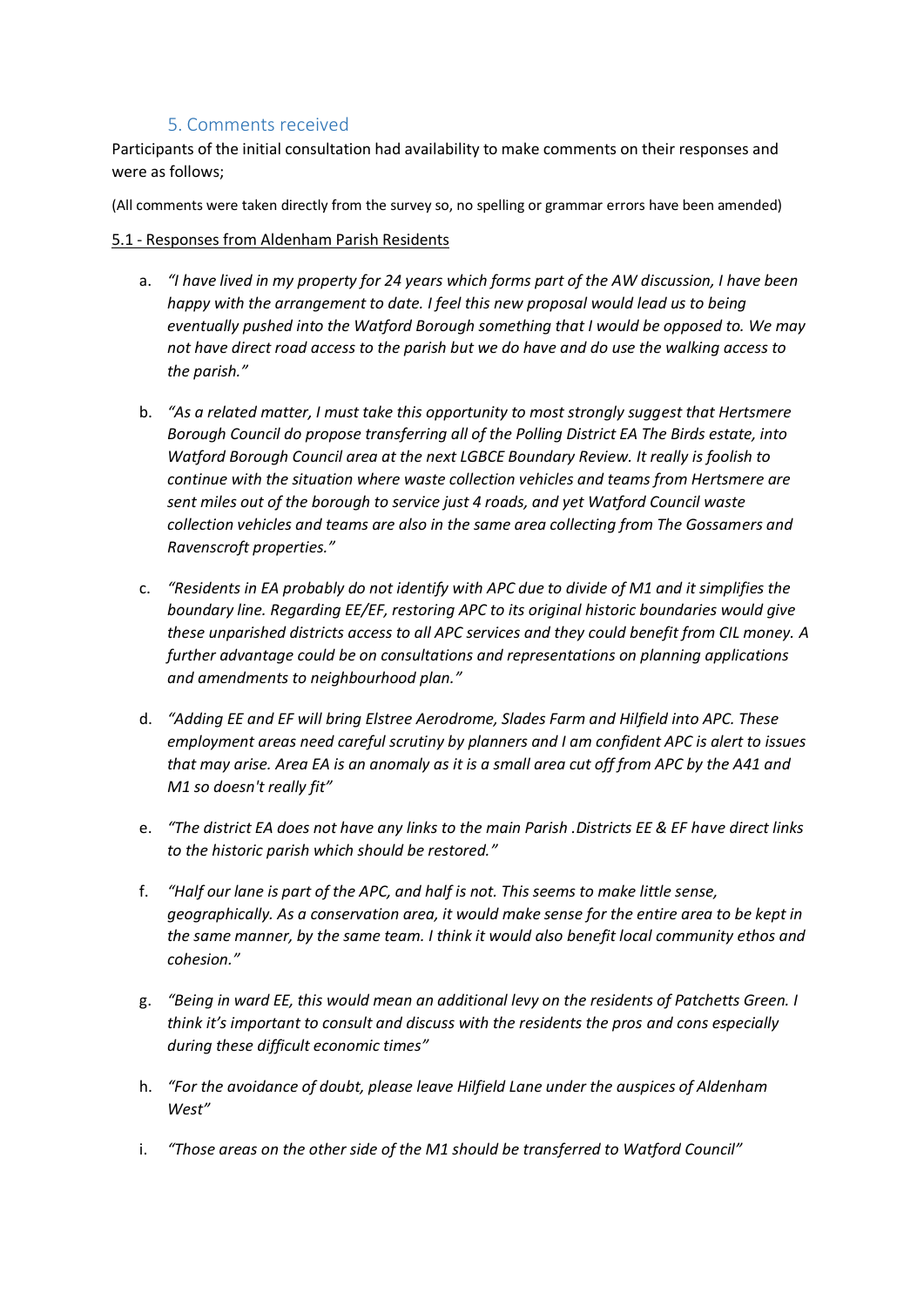#### 5.2 - Responses from Ridge Parish Residents

- *a. "Ridge previously had a parish council and there is a strong passion within the village to reinstate this to give the village a voice it deserves. Whilst the population is smaller than surrounding parishes the area Ridge parish covers is in proportion. The historical and environmental hertigate of Ridge can best be protected and developed by those residents that live there. Please reinstate Ridge parish. No merger and no abolishment please. We have willing people to stand as members."*
- *b. "Ridge and South Mimms are very closely linked"*
- *c. "if Ridge, Shenely and South Mimms join together it would be a mirror of Shenley Ward on HBC. I think smaller the better."*
- *d. "Ridge should form its own parish Council again so we can build our own community with our own voice rather than competing with another parish who would out number us on the decisions."*
- *e. "Ridge PC was previously disbanded after several years of struggling to exist. There have been NO parish council elections for at least 25 years as there were never enough people to volunteer. The precept required to support a PC (with so few households) would be well over £100 per household. And this would be almost entirely just to pay for a paris clerk to do the administration"*
- *f. "Ridge should have its own parish council to take care of its own requirements"*
- *g. "Prefer to have our own Parish Council. There has been some interest in getting this up and running but we are struggling to get the electoral roll and the addresses for all those in the Parish."*
- *h. "The Ridge parish council formed by residents in 2019, needs to be formally recognised and reinstated asap"*
- *i. "I would like Ridge parish to be separate from neighbouring parishes. I believe the interests of Ridge parish are best served by its residents."*
- *j. "There is a clear need for a Ridge Parish Council. There are six people post a meeting on 10th March who are willing to stand. After a village residents meeting 10th March it was clear there is a desire to retain a Ridge Parish Council. As stated above there are already six people who are willing (now) to stand for the Ridge Parish Council."*
- *k. "Ridge is its own distinct and unique area, with needs, views and requirements which are distinct to other parishes. There is significant local support to re-form the Parish."*

\*We received an email naming 6 residents who are willing to stand as elected members of a Ridge Parish Council, should that be named as the best option moving forward.